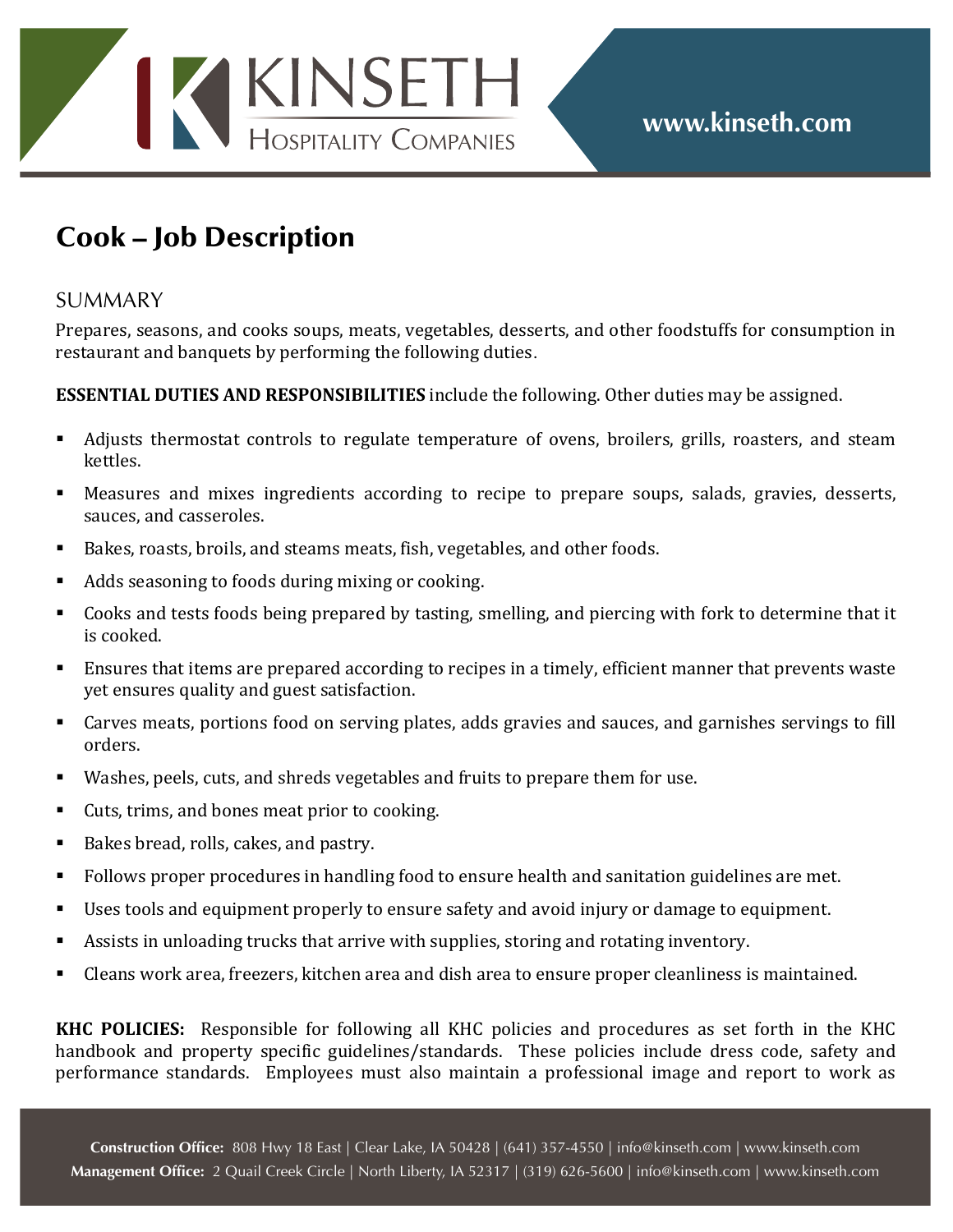

scheduled.

**SUPERVISORY RESPONSIBILITIES:** This job has no supervisory responsibilities.

**QUALIFICATIONS:** To perform this job successfully, an individual must be able to perform each essential duty satisfactorily. The requirements listed below are representative of the knowledge, skill, and/or ability required.

**EDUCATION** and/or EXPERIENCE: Less than high school education; or up to one-month related or transferable experience/training; or equivalent combination or education and experience.

**LANGUAGE SKILLS:** Ability to read, comprehend and follow simple instructions given either orally or in writing. Ability to write simple messages/notes/letters. Ability to communicate clearly in person, via telephone and in writing.

**MATHEMATICAL SKILLS:** Ability to read, write and recognize numbers, comprehend signs and symbols.

**REASONING ABILITY:** Ability to apply common sense understanding to carry out detailed but uninvolved written or oral instructions. Ability to deal with problems involving variables in standardized situations.

**CERTIFICATES, LICENSES, REGISTRATIONS:** Franchise specific certifications may be required.

**PHYSICAL DEMANDS:** The physical demands described here are representative of those that must be met by an employee to successfully perform the essential functions of this job. All employees must follow proper safety precautions at all times to avoid injuries.

While performing the duties of this job, the employee is regularly required to stand; walk; use hands to handle, grasp or type; reach with hands and arms; and taste or smell. The employee frequently is required to stoop, kneel, crouch, bend or twist and talk or hear. The employee is occasionally required to climb or balance and to push, pull or lift over 10 pounds. The employee must frequently lift and/or move up to 10 pounds and occasionally lift and/or move up to 50 pounds. Specific vision abilities required by this job include close vision, color vision, peripheral vision, depth perception, and ability to adjust focus.

**WORK ENVIRONMENT:** The work environment described here are representative of those an employee encounters while performing the essential functions of this job. All kitchen employees must wear rubbersoled shoes and follow proper safety precautions at all times to avoid injuries.

While performing the duties of this job, the employee is frequently exposed to temperature extremes